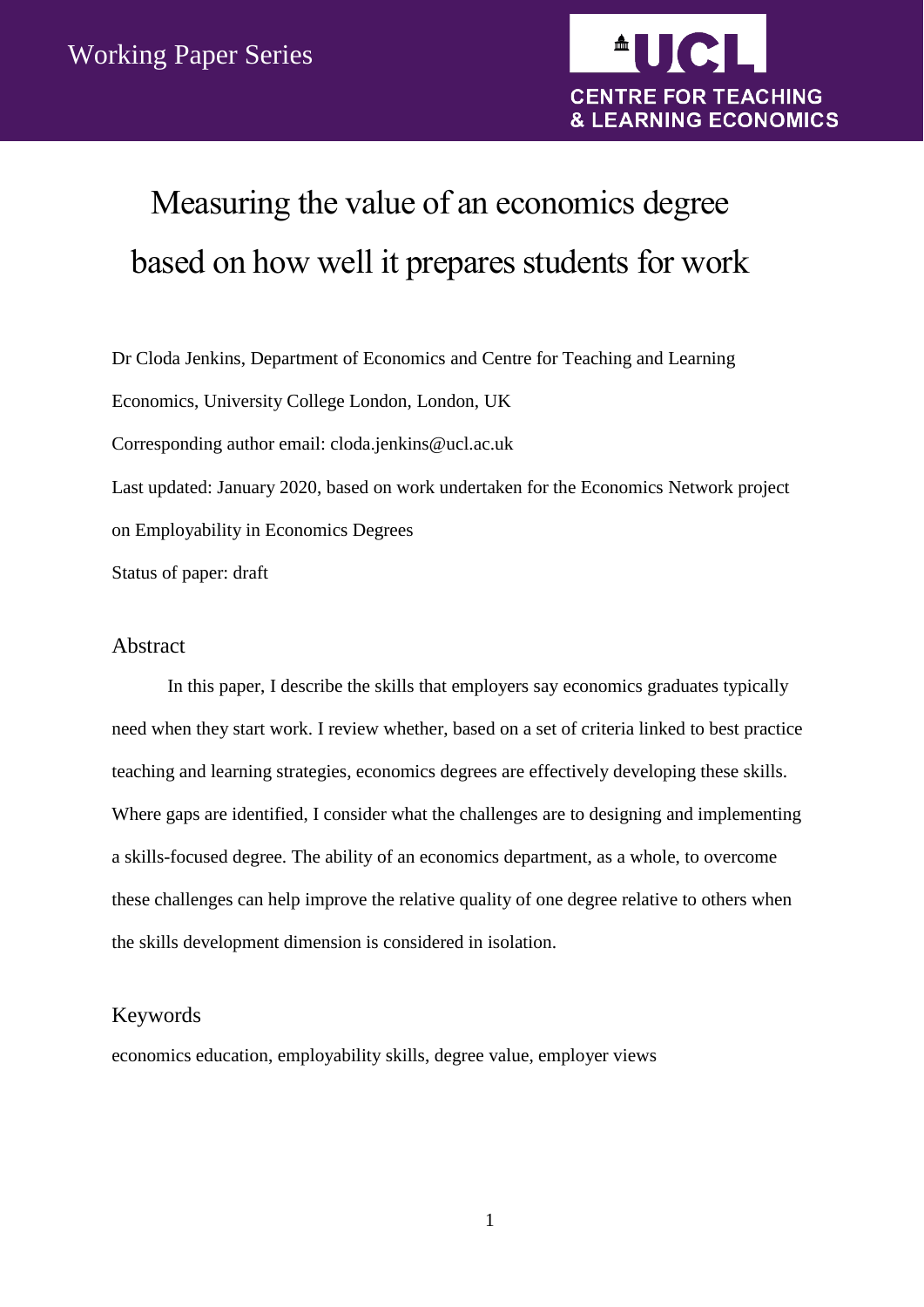# Contents

| Section 3: How good are economics degree at developing graduate skills? 5     |
|-------------------------------------------------------------------------------|
| Section 4: Challenges of embedding skills development in an economics degree8 |
|                                                                               |
|                                                                               |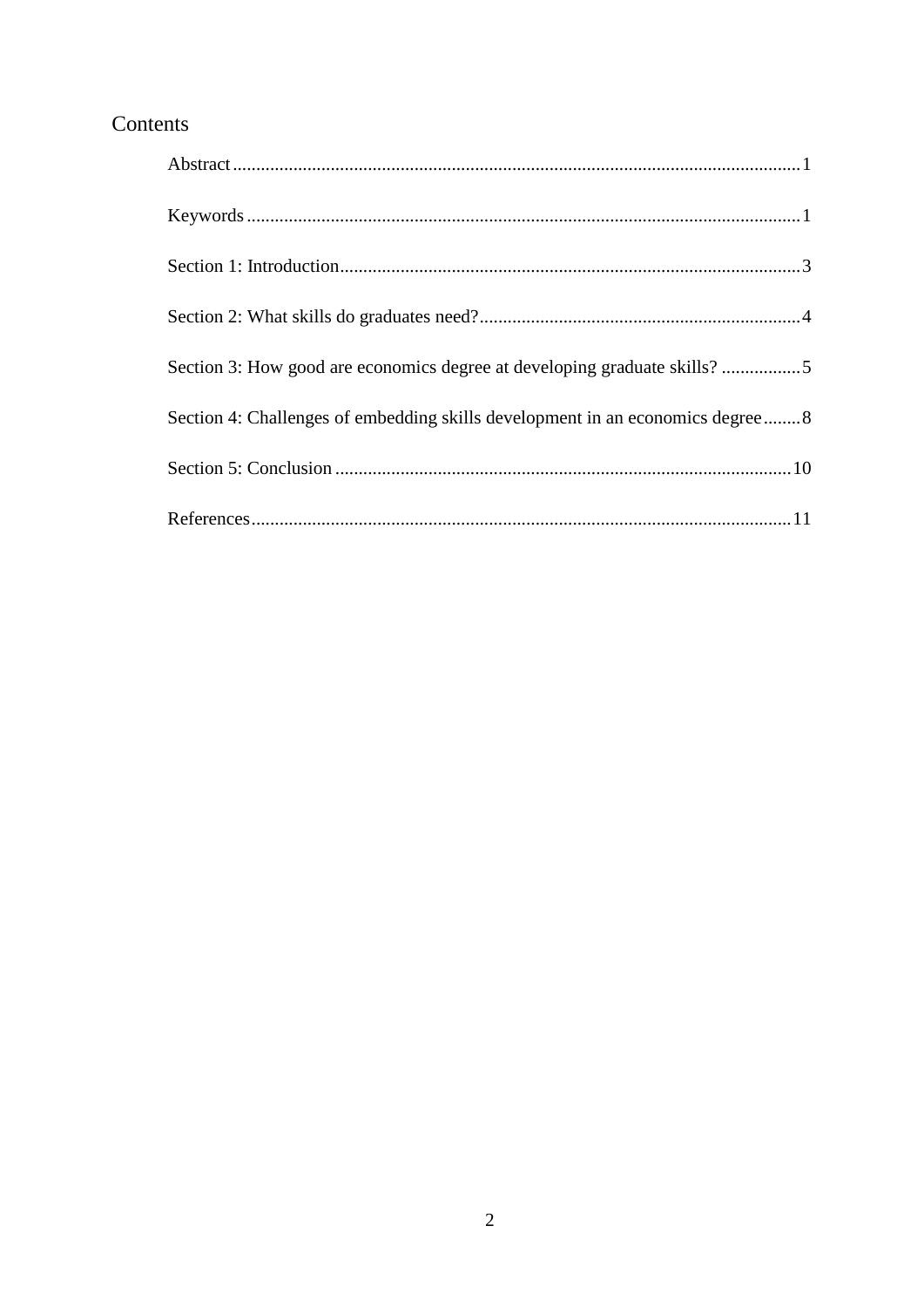#### <span id="page-2-0"></span>Section 1: Introduction

One way to consider the value of an economics degree is to evaluate the extent to which it prepares students for their working life. This is by no means the only purpose of a university degree but ensuring graduates are equipped with the skills needed to secure a graduate job and to do well in their careers is an important dimension (McCowan, 2015; Rich, 2015). It is also a policy priority for higher education, as emphasised by the House of Commons Education Committee (2018), the Europe 2020 strategy initiatives and the OECD Ahelo Project.

Measures such as the proportion of students in graduate employment or the median salary of graduates tell us very little about how well a degree has prepared students for their working life (Rich, 2015). What if a graduate *chooses* to undertake a low paid role in a charity and excels in that role? Has the student's university provided them with a low-quality degree? At the other end of the spectrum, what about a graduate who secures a high paid job in the financial service sector but struggles to progress in their career because they are not able to work effectively with others? Has the student's university provided them with a highquality degree?

Instead of focusing on narrow employment metrics we should explore what is happening on the ground in economics degrees to develop skills. We need to understand, as Teichler (2007) notes, what are the drivers behind success, or lack of, in this area. What we need to know is if, given their ability, economics graduates have the skills to progress with their personal career ambition and how, if at all, their degree experience helped them to 'make it'.

In this paper I describe the skills that economics graduates typically need going into the world of work. I present criteria that a 'high quality' economics degree would be expected to exhibit if it is deemed to develop these skills effectively. Designing and implementing a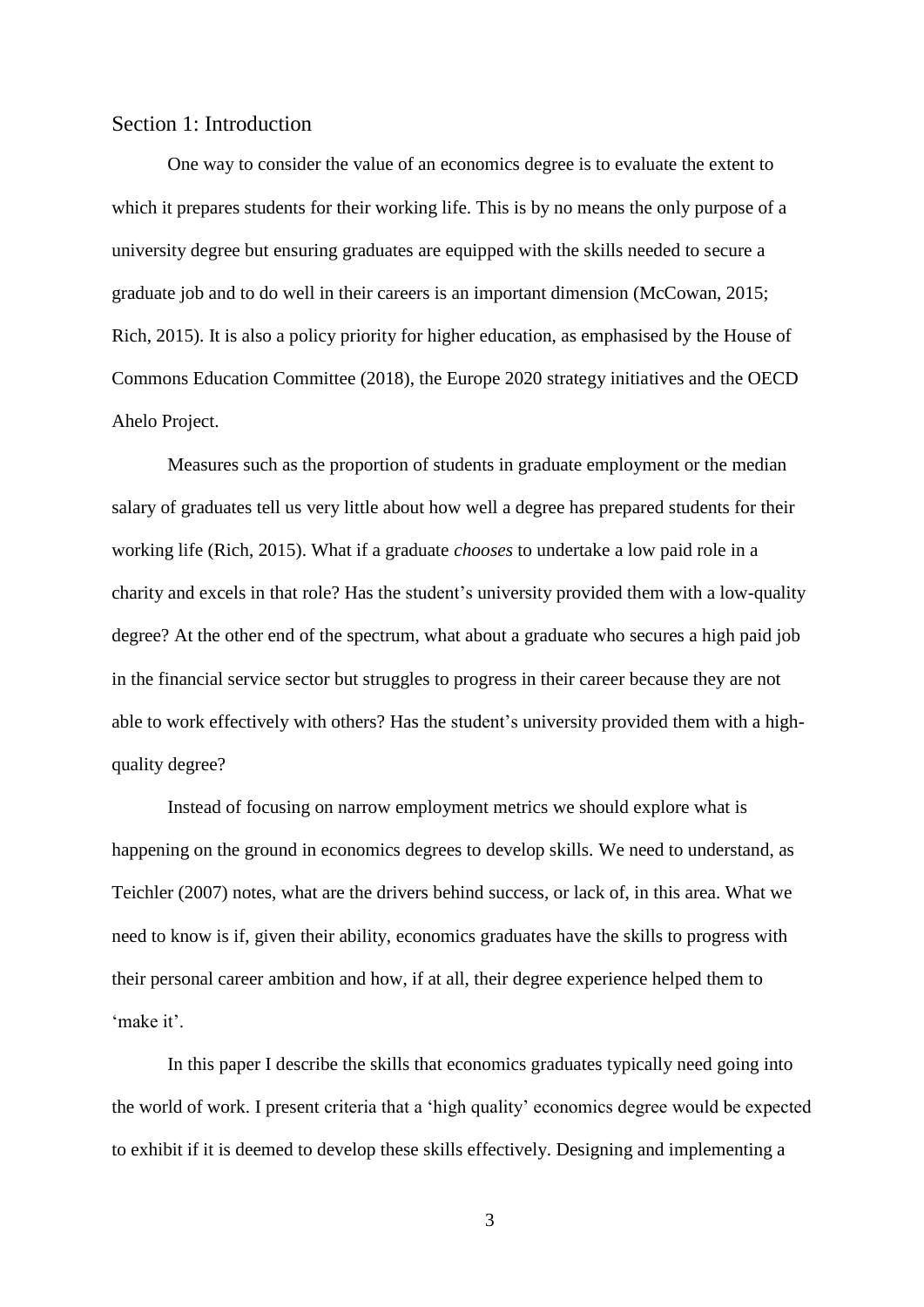'high quality' degree in this context is not straight-forward with a range of challenges to overcome.

I end with a reminder that an economics degree is only one input into any graduate's career and cannot be held to account for all dimensions of an individual's experience in the world of work. However, the relative quality of economics degrees can be judged, to some extent, based on the extent to which they implement teaching, learning and assessment strategies that support the development of discipline-relevant skills and content knowledge.

#### <span id="page-3-0"></span>Section 2: What skills do graduates need?

Economics is not a degree that prepares students for one walk of life. Economics graduates do not all become academic economists, or even professional economists. A highquality degree, if considered from this perspective, needs to equip students with knowledge and skills that are relevant for many career paths.

The Economics Network Employers' Surveys (2007, 2012, 2015, 2019) identify skills that employers of economics graduates think are most important. These include being able to communicate complex economic ideas to economists and non-specialists and being able to undertake data analysis by organising, interpreting and presenting quantitative data. The ability to apply economics to the real world was identified as the most important skill. This involves being able to critically analyse economic, social and business issues and being able to do this by framing the problem and simplifying it for analysis without losing the core relevance and context of the issue. In addition to these skills, employers involved with the 2019 Economics Network research on Employability in Economics Degrees also emphasised the importance of being able to work with others and being able to think strategically.

As discussed in Coyle (2012) and Rethinking Economics (2018), there is a potential skill deficit with employers finding that economics graduates do not have strong skills in the priority areas. The Economics Network Employer Surveys (various years) also found that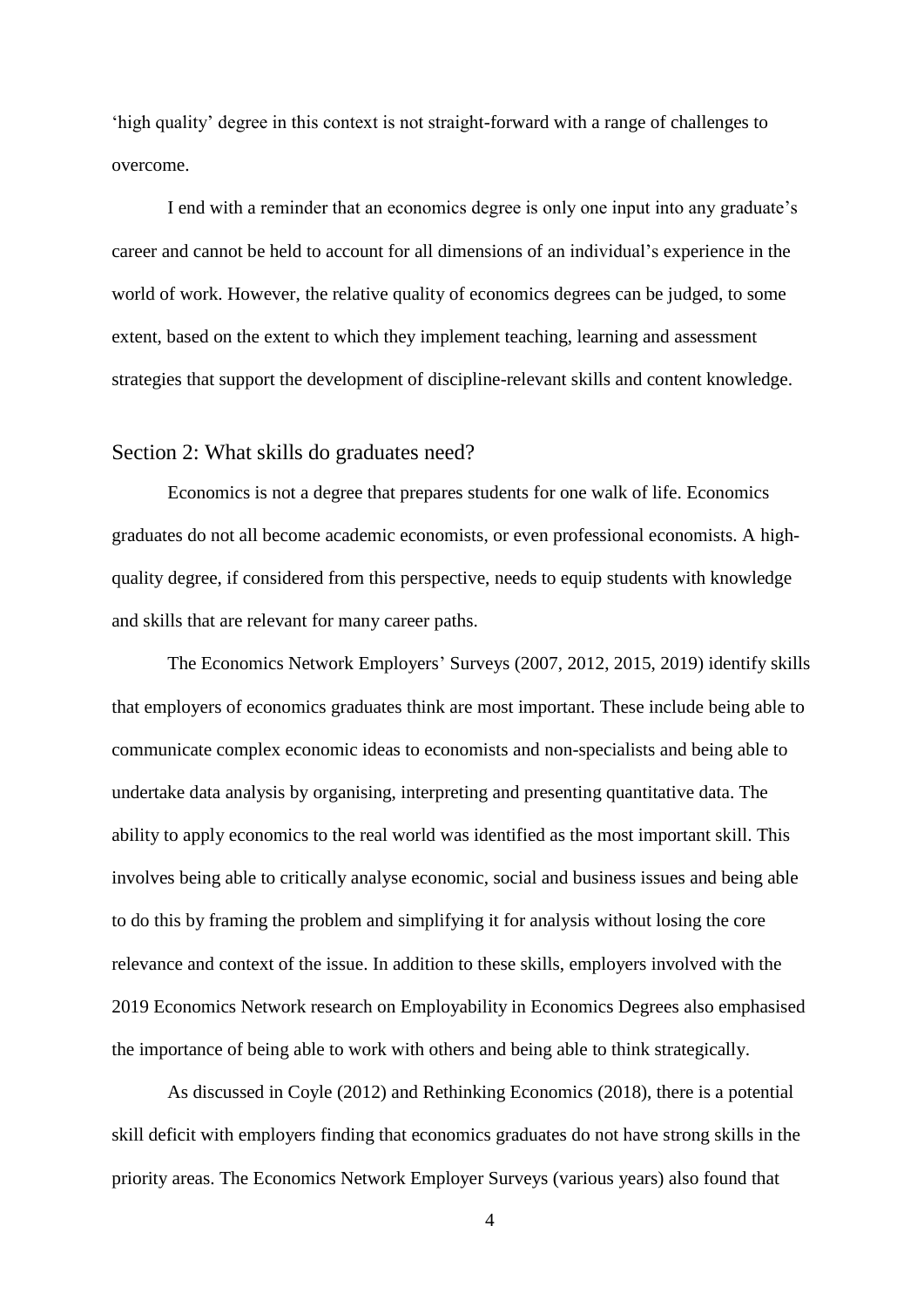employers thought economics graduates lacked wider employability skills including 'creativity', 'awareness of cross-cultural issues' and 'critical self-awareness'. The list of priority skills, and the finding of a skills deficit amongst graduates, is consistent with other literature that considers employer requirements in a more general context (Anand and Leape, 2012; Archer and Davison, 2008; Cranmer, 2006; Lowden et al, 2011; Pegg et al, 2012; Pereira et al, 2019; Rethinking Economics, 2018; Suleman, 2016).

In this list there are many skills that are consistent with the attributes that are seen as a strength of an education in economics. Logical thinking, data analysis, critical analysis and problem-solving spring to mind for example. The Economics Network (2019) found that economics departments prioritise similar skills to employers in their undergraduate degrees, in particular data analysis, applying economics of the real world and communication. However, the emphasis is very much on academic skills which do not necessarily correspond to what is needed in the workplace. Graduates may not be as well-equipped for broader professional careers as those putting effort into skill development in the degree may hope.

#### <span id="page-4-0"></span>Section 3: How good are economics degree at developing graduate skills?

Most undergraduate economics degrees have learning outcomes that incorporate development of skills similar to those listed above. The harder issue is how to deliver on the ambition of the learning outcomes through the design of curriculum content, teaching and learning strategies and assessment. A balance needs to be struck between providing opportunities for skills to be developed, incentivising students to take those opportunities, and ensuring that the time required to cover the content (knowledge) is not overly squeezed.

Moreover, it is important to recognise that an economics degree is not a training course, and nor should it be. Much learning happens 'on the job' and the degree should not be trying to replicate workplace learning or pre-empt what specific skills will be needed ten or twenty years down the road. The role of the degree is to prepare students to be open to life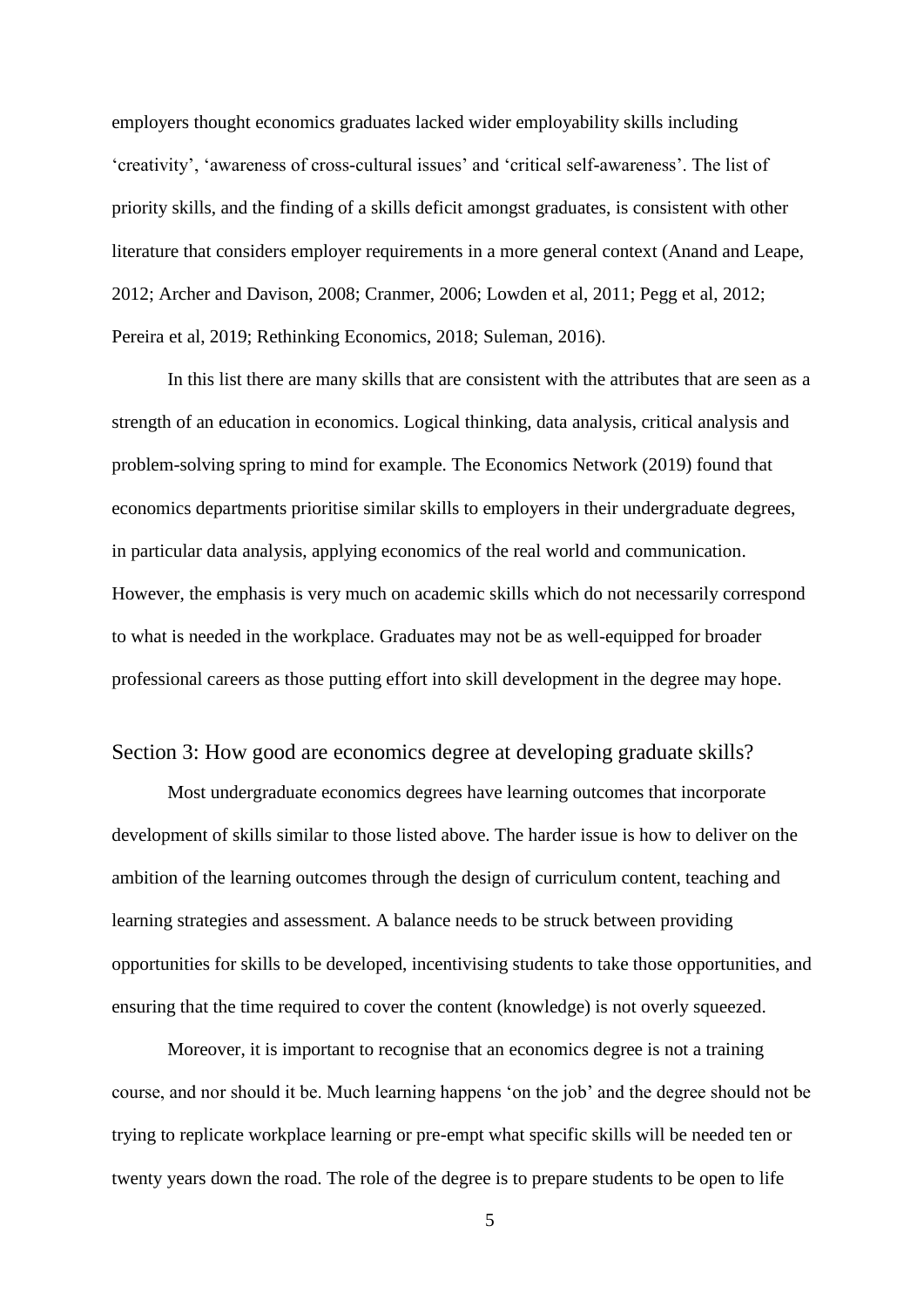learning and to learn how to learn for themselves. This means giving them opportunities to try things out, within the context of their economics degree; allowing them to explore their potential.

Based on a review of UK degrees, the literature and focus group discussions with employers, academics and students the Economics Network (2019) established a set of criteria that are needed for effective skill development in a degree. These are illustrated in Figure 1. An economics degree that meets more of these criteria could be considered 'higher quality' relative to others, in the narrow context of how well a degree prepares students for their working life.

Figure 1: Criteria for effectively embedding employability skills development in degree

| Whole<br>Department<br>initiative                                     | <b>Clear connection</b><br>to workplace<br>learning              | <b>Skills and</b><br>knowledge<br>developed<br>together |
|-----------------------------------------------------------------------|------------------------------------------------------------------|---------------------------------------------------------|
| <b>Sustained and</b><br>coordinated<br>opportunities<br>across degree | Mix of best<br>practice teaching<br>and assessment<br>strategies | <b>Support and</b><br>incentivise<br>students to engage |

The Economics Network (2019) research emphasises that change can only happen across a degree if there is a whole programme approach, with a conscious choice made by the senior leadership team to embed employability skills across the degree and if culture and processes are adapted to support this vision.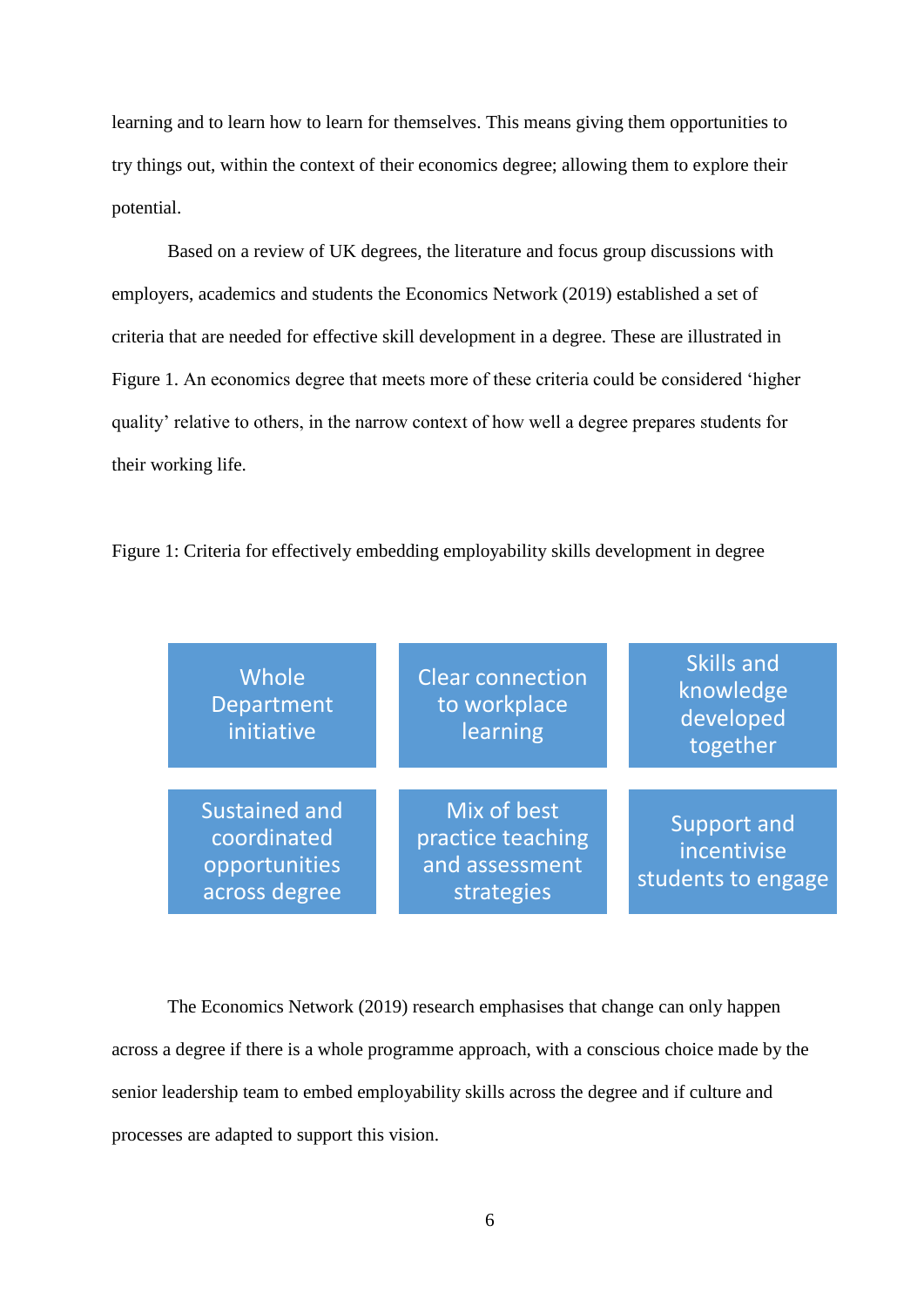There should also be engagement with employers and alumni to ensure that the degree is focusing on skills that are consistent with what is needed for the workplace. This could be through co-design of class-based activities and assessment with employers. Incorporating workplace learning experiences, such as internships or placements, within the degree can also help but are not necessary. Co-ordination between learning in the degree and workplace learning is also advocated by OECD (2016) and Rich (2015) who emphasises the value of students learning how to behave in the workplace.

The top down coordinated approach should ensure that skills are developed within economics courses, alongside subject knowledge, to ensure the ability to apply the skill in context is developed. This is consistent with Anand and Leape's (2012) argument that skills should be developed that are complementary to the knowledge and Cranmer's (2006) research that embedding skill development in modules is more effective than having bolt-on skills courses. There may be a place for additional 'skills specific' modules but these cannot be relied on as the only mechanism for skills development.

Many authors, including Anand and Leape (2012), emphasise the need to provide many opportunities across the degree to practice applying economics to develop skills. Oneoff opportunities will have limited value. It is important to think about how skills are developed within and across degrees so that students see progress in skill development as well as knowledge development.

Learning needs to revolve around the principle that students will only develop skills by doing things themselves. This is consistent with a focus on active learning as best practice pedagogy (Prince (2004)). Explaining to students how economists solve a policy problem 'from the front' is far less effective than giving them a problem and asking them how they would solve it (Cotronei-Baird (2019)). Becker and Watts (2001) note that traditional 'chalk and talk' methods of teaching are far more common in economics than in other disciplines. This runs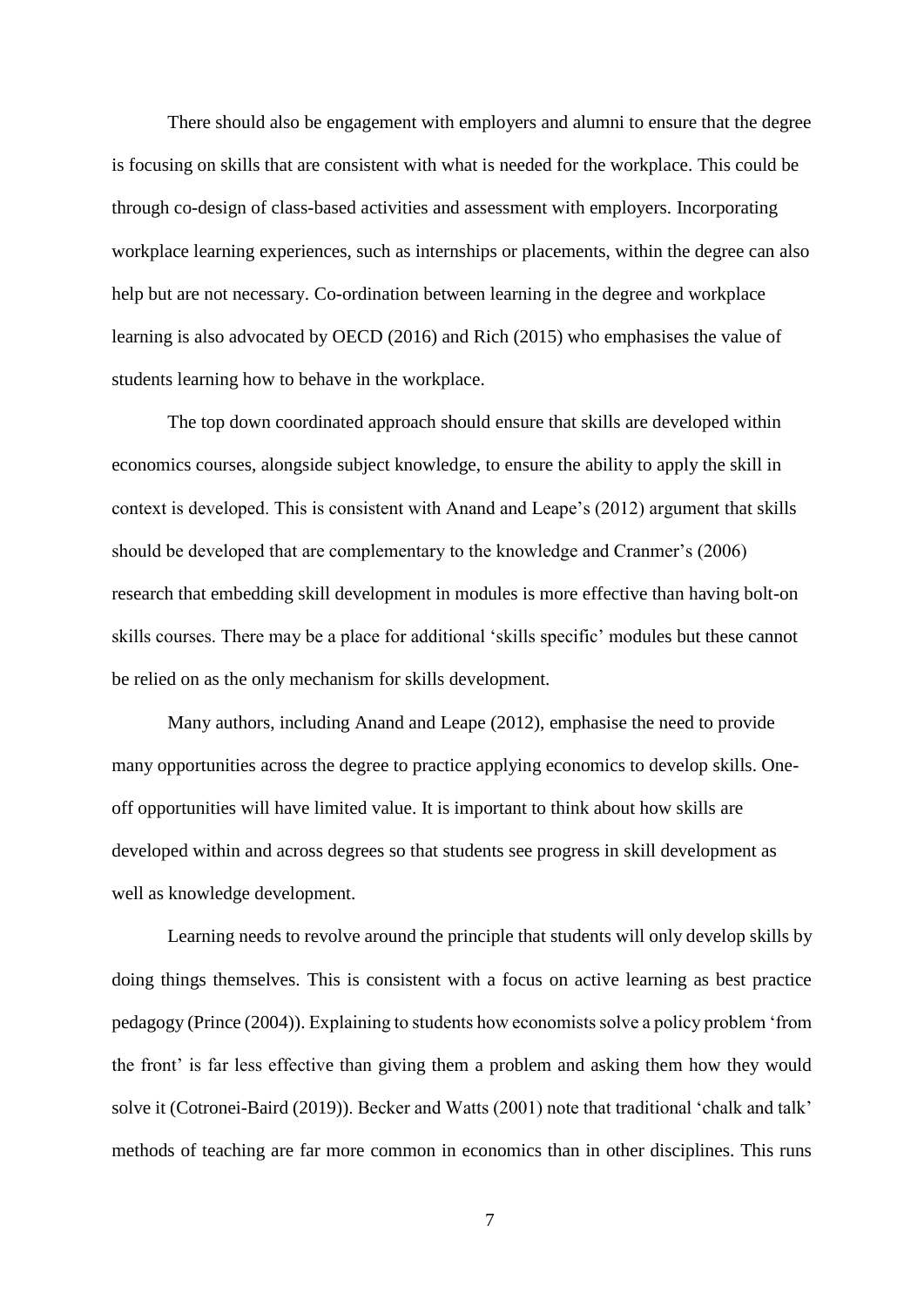counter to what is needed to get students active to develop skills. As emphasised by Rethinking Economics (2018) there needs to be greater emphasis on case studies, project work, experiments, role play, working bottom up starting with finding data and more problem solving linked to real world workplace situations. The activities should include working with others, ideally with peers from other disciplines. The skills underpinning these activities need to be assessed alongside any content/knowledge to ensure students, and lecturers, see the value of the skill development.

Embedding skills development within economics courses, ideally those that are compulsory, will help engage students with the activities. Assessing them should increase engagement further, if the skills element of the activity counts sufficiently. Assessments should reflect what problem-solving is like at work; encouraging students to research answers, work in teams and consider problems from different angles. Closed book exams and multiple-choice quizzes, unless very cleverly designed, are unlikely to be the best place to assess skill development.

Where more activities are open book and in independent learning time, students, particularly those who struggle, can get left behind. It is important to have support structures in places, such as interim (perhaps formative) assessments for feedback, extra office hours and discussions forums. It is also important to explain clearly to students what skills they are developing through a course and what the value of the skills are for their study and for future careers. Having previous cohorts, alumni and employers reinforce the message about the value of the skill development may help here. Rich (2015) suggests developing Skills Frameworks for a degree so that students can map skills with content in different courses.

# <span id="page-7-0"></span>Section 4: Challenges of embedding skills in an economics degree

Implementation of these criteria across a degree is not without challenge. It is a big ask to become a 'high quality' degree based on these dimensions.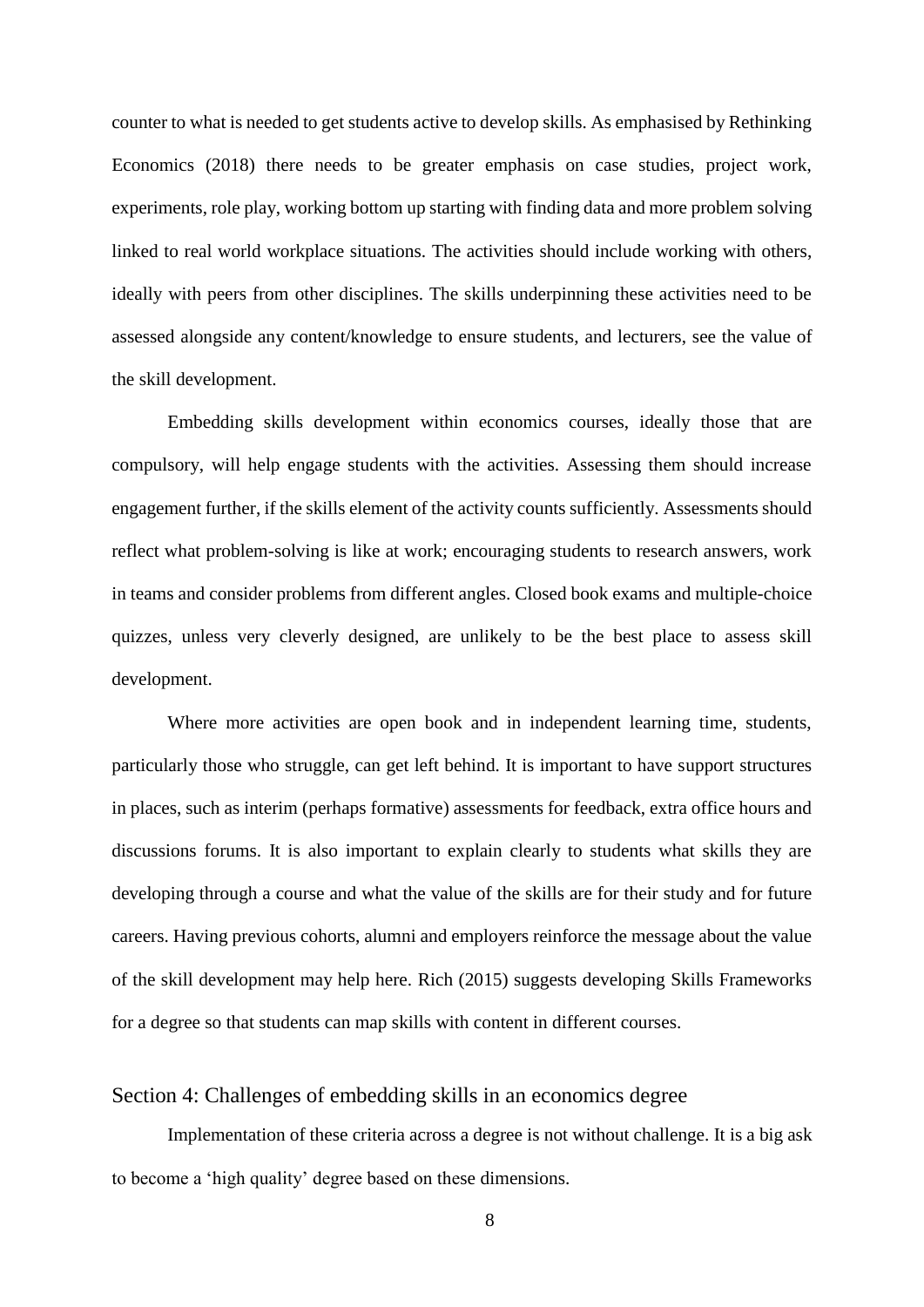Time, or lack of, is one challenge that many lecturers mention. This reaction reflects a common perception that working on skills development is a substitute for working on content/knowledge. However, as Pegg et al (2012) and Knight and Yorke (2006) argue, changes in teaching strategies can mean that it is possible to develop skills and teach content/knowledge simultaneously. For example, it may be appropriate to teach some content outside of the classroom, for example through pre-recorded videos, to allow more time for discussion and active learning in the classroom. Important content does not have to sacrificed for skills-based activities.

A second challenge is student engagement with the activities. Most (economics) students optimise their time and effort. If they do not see the purpose of an activity it is likely they will not invest effort in it. As discussed earlier, assessing the skill development itself, communicating the value of engaging with the skill development and providing support for independent learning activities are important. Developing a culture of independent working, key to the idea of students learning how to learn themselves, is also needed from the start of their Higher Education journey.

A final challenge is resistance from teaching staff. This can be a mix of cultural inertia, with a lecturer convinced that how things were done before works best, and uncertainty about how to design and implement alternative teaching and learning strategies. Rich (2015) emphasises that most academics have never worked outside of the education sector and are unfamiliar with what employability skill requirements are. Academics may therefore require guidance from employers and alumni. Rethinking Economics (2018) highlighted best practice where economics departments were involving employers in curriculum design at degree and course level. Anand and Leape (2012) similarly suggested the need for professional economists to explain what was needed to academics.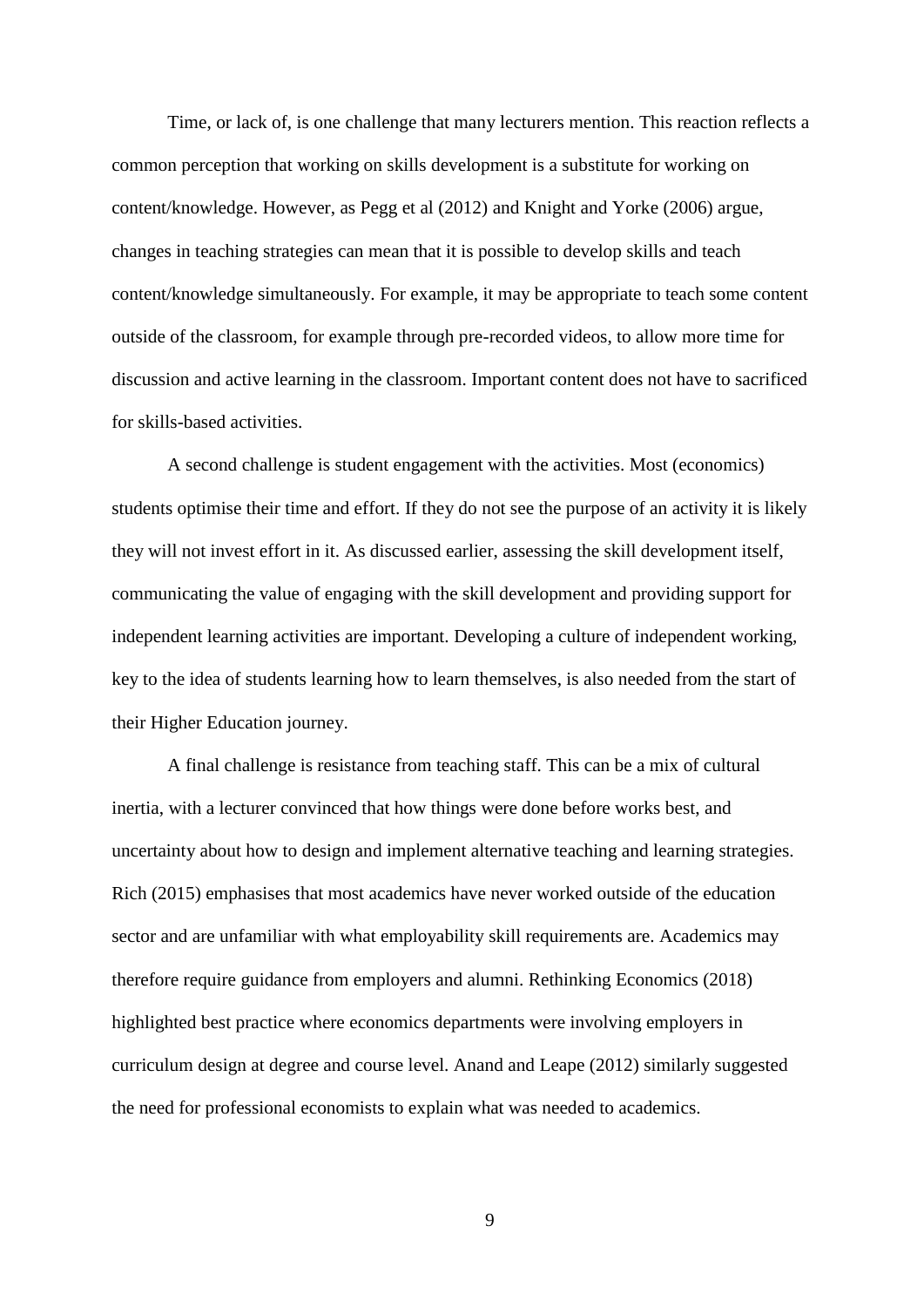Providing support to lecturers that are open to making changes will help incrementally. However, in many departments a wider change of incentive structures may be needed. Pegg et al (2012) note that research activity may be rewarded more than teaching, and this may discourage lecturers from investing in skills-related innovations in their courses. Lowden et al (2011) went so far as to recommend that promoting employability skills should be built into funding mechanisms for grants and requirements of Research Excellence Frameworks to align research and education interest. Many of these ideas cannot be implemented at institutional level and are unlikely to arise soon across the discipline. It is perhaps more credible to identify ways to persuade lecturers that the effort required is less than they think. Cole and Tibby (2013) emphasise the need to look at what is taught and how it is taught and to find ways to reframe courses using existing resources rather than increasing lecturer workload. Upfront investment in support for staff and students will be needed.

#### <span id="page-9-0"></span>Section 5: Conclusion

Researchers and policy makers often use metrics like % of graduates in graduate level employment or median salary when considering the 'employability' value of an economics degree. These numbers are easy to find and present. It is much harder to define outcome measures that capture the broader impact of the degree on the experience a graduate has in their career. I have presented a set of criteria, based on how students learn in practice and how a degree is designed, that can be used to judge how effective, or 'good', an economics degree is at embedding skill development into the curriculum.

This is one perspective on how to measure the value of an economics degree. It is important to recognise that a degree is only one input into a graduate's success, relative to their personal ambition, in the labour market. Universities must play their part but also have a realistic expectation of how much can be done in a degree and how much comes from work itself and wider life experiences. Maybe we should stop trying to 'measure' the outcomes and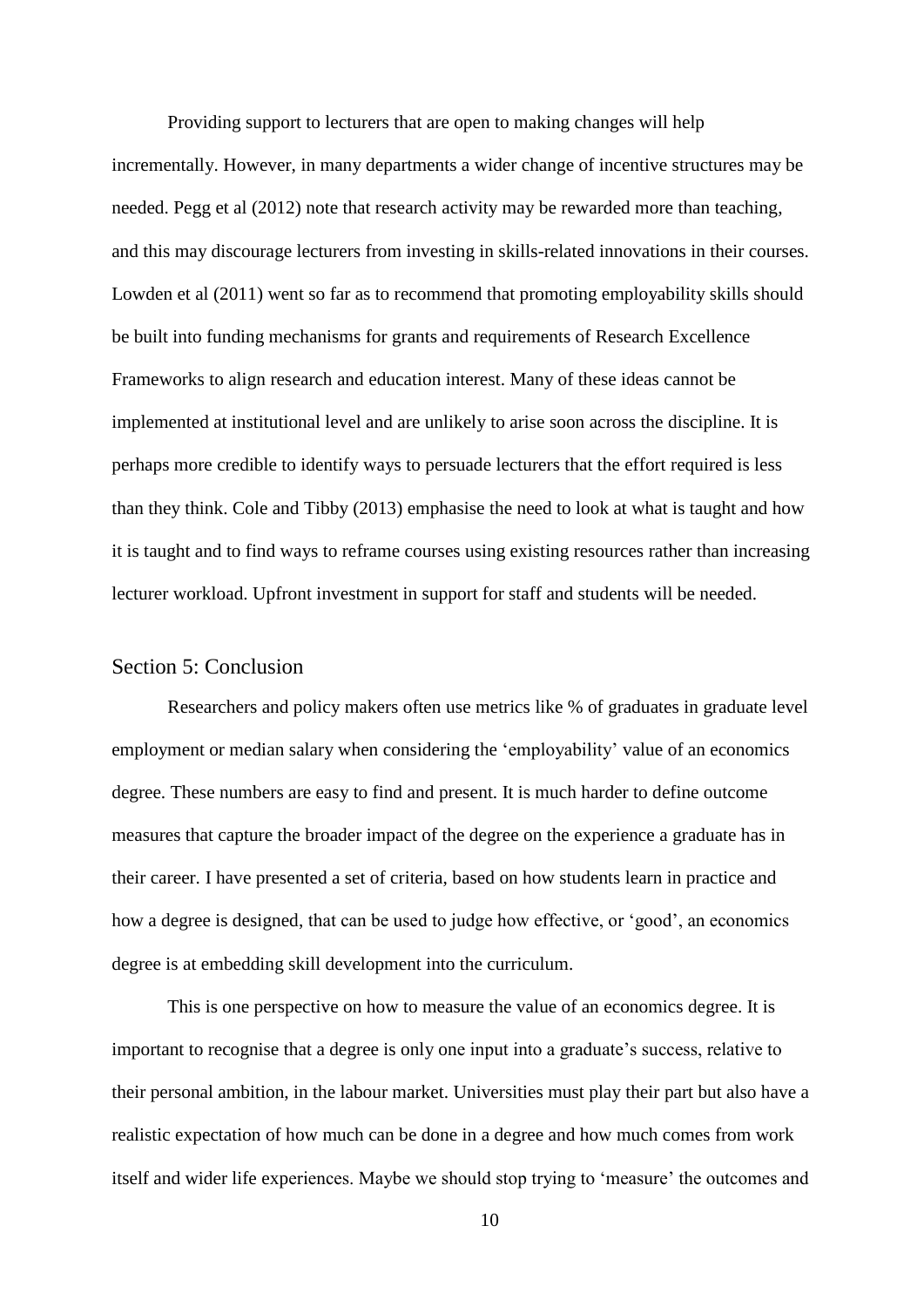instead focus on improving the inputs within our control, embedding skill development alongside the teaching of core knowledge.

#### <span id="page-10-0"></span>References

Anand P and Leape J (2012), What Economists Do – and how universities might help, published in Coyle D (ed.) What's the use of economics?: teaching the dismal science after the crisis. pp. 15-20

Archer W and Davison J (2008), Graduate employability: what do employers think and want?, The Council for Industry and Higher Education,

Becker W and Watts M (2001). Teaching Economics at the Start of the 21st Century: Still Chalk-and-Talk. The American Economic Review, 91(2), 446-451

Cole D and Tibby M (2013), Defining and developing your approach to employability: a framework for higher education institutions, HEA Publication

Coyle D (2012), What's the use of economics?: teaching the dismal science after the crisis. pp. 15-20

Cotronei-Baird VS (2019), Academic hindrances in the integration of employability skills development in teaching and assessment practice, Higher Education

Cranmer S (2006) Enhancing graduate employability: best intentions and mixed outcomes, Studies in Higher Education, 31:2, 169-184

Economics Network (2019), Employability Skills in UK Economics Degrees

Economics Network (2019), Employers' Survey 2018-19

Economics Network (2015), Employers' Survey 2014-15

Economics Network (2010), How economics students are prepared for employment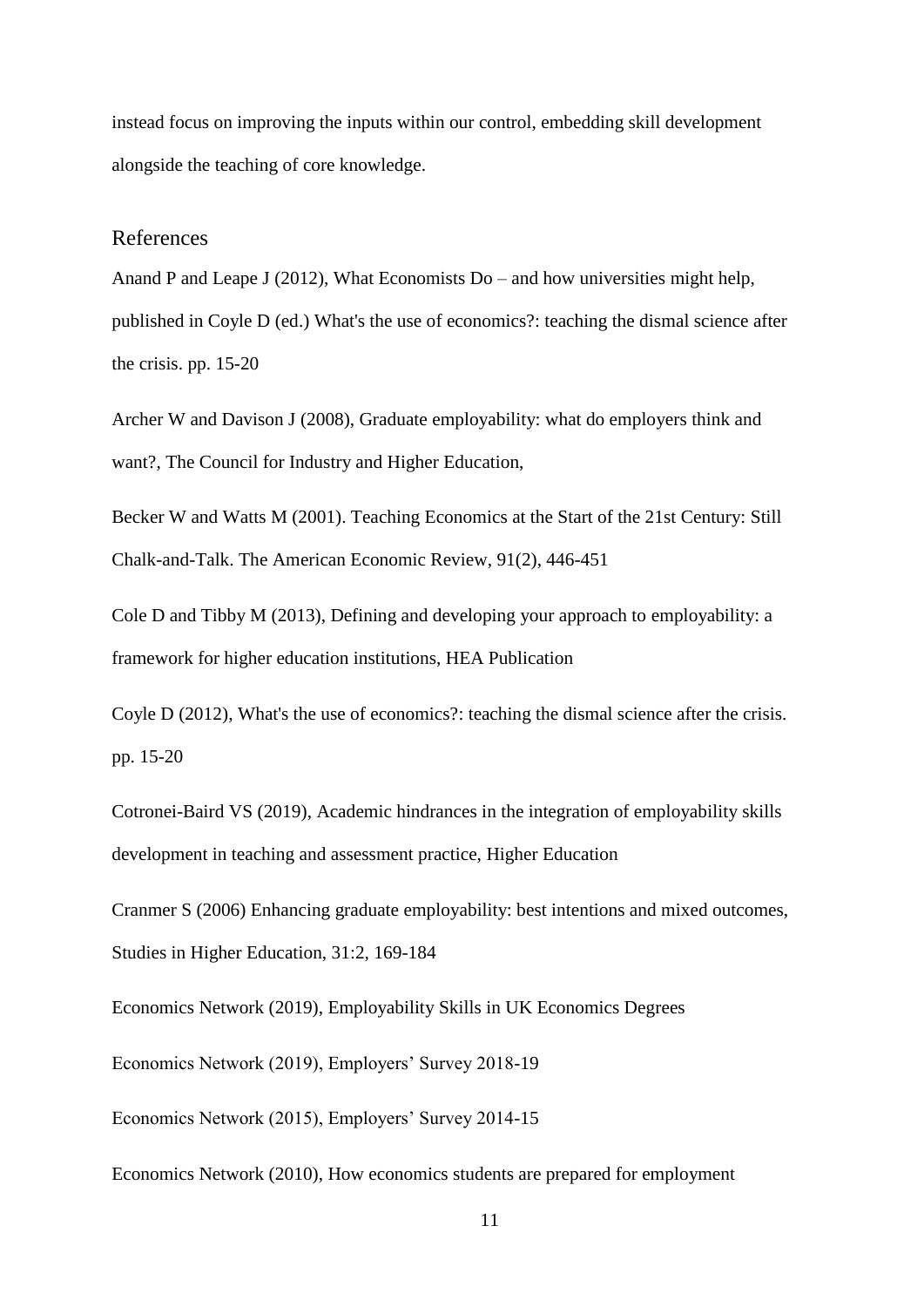Economics Network (2010), How economics students are prepared for employment,

House of Commons Education Committee (2018), Value for money in higher education, Seventh Report of Session 2017-19, printed October

Knight P and Yorke M (2006), Embedding employability into the curriculum, HEA Learning and Employability Series 1

Lowden K, Hall S, Elliot D and Lewin J (2011), Employers' perceptions of the employability skills of a new graduate, University of Glasgow SCRE Centre & The Edge Foundation

McCowan T (2015), Should universities promote employability? Theory and Research in Education, vol. 13 no. 3, pp.267-285

OECD (2016), Enhancing employability: report prepared for the G20 Employment Working Group with inputs from the International Monetary Fund,

[https://www.oecd.org/g20/topics/employment-and-social-policy/Enhancing-Employability-](https://www.oecd.org/g20/topics/employment-and-social-policy/Enhancing-Employability-G20-Report-2016.pdf)[G20-Report-2016.pdf](https://www.oecd.org/g20/topics/employment-and-social-policy/Enhancing-Employability-G20-Report-2016.pdf) 

Pegg A, Waldock J, Hendy-Isaac S and Lawton R (2012), Pedagogy for employability, report for Higher Education Authority

Pereira ET, Vilas-Boas M and Rebelo CC (2019), Graduates' skills and employability; the view of students from different European Countries, [Higher Education, Skills and Work-](https://www.emerald.com/insight/publication/issn/2042-3896)[Based Learning](https://www.emerald.com/insight/publication/issn/2042-3896)

Prince M (2004), Does active learning work? A Review of the Research, The Research Journal for Engineering Education, Vol 93, Issue 3, July, pp 223-231

QAA (2015) Subject Benchmark Statement, July, [https://www.qaa.ac.uk/docs/qaa/subject](https://eur01.safelinks.protection.outlook.com/?url=https%3A%2F%2Fwww.qaa.ac.uk%2Fdocs%2Fqaa%2Fsubject-benchmark-statements%2Fsbs-economics-15.pdf&data=02%7C01%7C%7C2391fe2048b042bab85c08d6f40de002%7C1faf88fea9984c5b93c9210a11d9a5c2%7C0%7C0%7C636964737764512016&sdata=RP0gTsuYr6DisQ9F9EvI3tG1WntxRm3ejvUBHZUoYH0%3D&reserved=0)[benchmark-statements/sbs-economics-15.pdf](https://eur01.safelinks.protection.outlook.com/?url=https%3A%2F%2Fwww.qaa.ac.uk%2Fdocs%2Fqaa%2Fsubject-benchmark-statements%2Fsbs-economics-15.pdf&data=02%7C01%7C%7C2391fe2048b042bab85c08d6f40de002%7C1faf88fea9984c5b93c9210a11d9a5c2%7C0%7C0%7C636964737764512016&sdata=RP0gTsuYr6DisQ9F9EvI3tG1WntxRm3ejvUBHZUoYH0%3D&reserved=0)